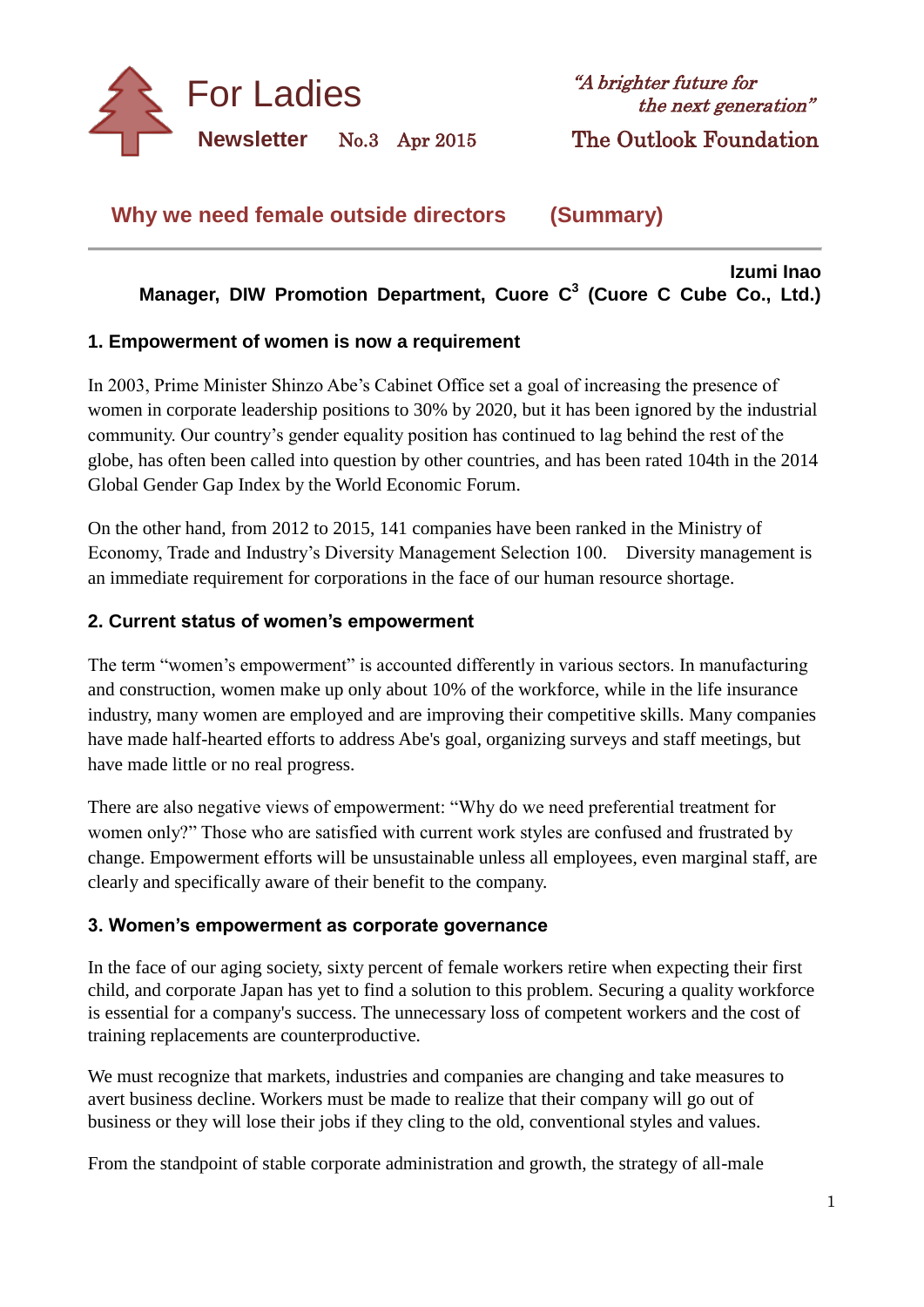management should be abandoned. Today, many foreign investors are reluctant to invest in companies without female directors, as this lack is considered to be evidence of poor governance. The Lehman Brothers collapse and the EU's economic crisis have forced the world to reassess the consequence of business decisions made disproportionately by white male management while women account for half of the population. Despite resistance, more European countries are implementing quota systems.

### **4. From the perspective of harassment prevention**

If a man sees a female colleague as an equal, he will naturally avoid sexually-oriented comments or behavior that could undermine their mutual trust. Such incidents involve great risk and could critically affect his promotion or career. Raising awareness of gender harassment, which can presage sexual and power harassment, and creating a work environment for maximum performance equally for men and women will benefit companies.

## **5. Growth through innovation by women**

Innovation by women can create new values for companies. Women who have not realized their full potential are a great source of unconventional viewpoints. Companies who know this have been profiting from new products assimilating women's ideas. And now even the construction and automotive industries are actively developing new homes and cars incorporating female perspectives.

Cuore  $C<sup>3</sup>$  organizes business proposal training sessions for women. After the repetitive exercise of analyzing needs, pursuing hypotheses and assessing the results, some participants say that they have learned how companies make profits and how to create business plans. By applying this method, they can now assess their daily tasks from management viewpoints.

If women truly enjoy their work and build confidence by improving performance, they will become a source of profit and growth. When they are capable of creating new strategies for real changes in their companies, they will become business leaders and directors.

# **6. Immediate need for development and appointment of female outside directors**

Japan's Corporate Governance Code, to be implemented in June 2015, requires companies to appoint two or more independent outside directors. Many companies are trying to assign at least one female director and searching for qualified candidates.

Cuore  $C^3$  is launching its DIW Club to support development of female leaders for management positions and executive officers. Although the main responsibility of outside directors is governance advisement, we are aiming for the long-term cultivation of female leaders capable of making management decisions based on their business experience.

# **7. Appointing female directors to enhance diversity management**

Cultivating an underutilized female workforce and incorporating women's perspectives into management decisions will stimulate corporate administration, clarify business challenges and enhance growth strategies. Companies capable of implementing diversity management will drive growth in Japan.

The keys are:

・Raising critical awareness that the company will go out of business and jobs will be lost if